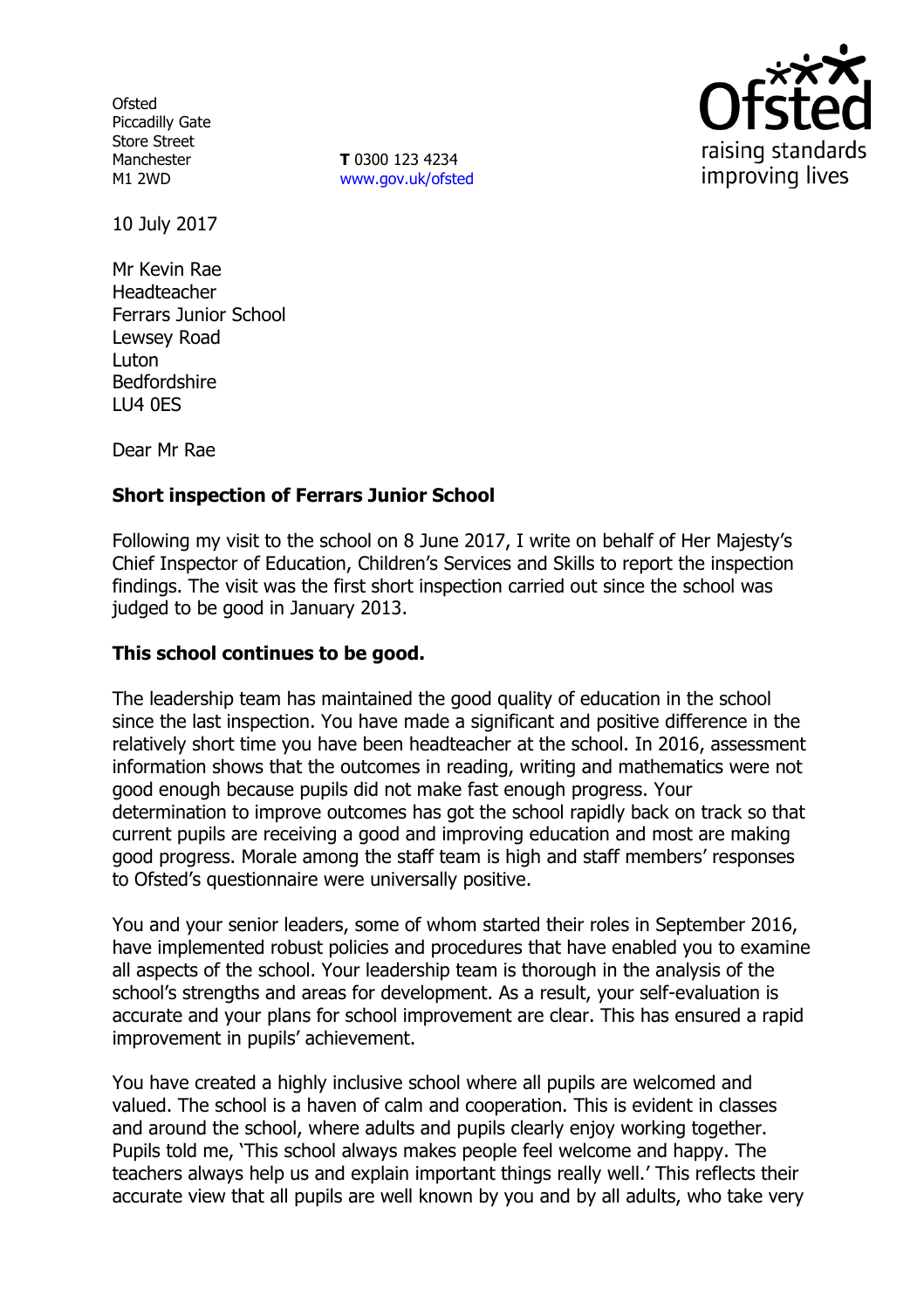

good care of them.

Almost all parents are very pleased with the school under your leadership, many of whom were previously dissatisfied with the school. The large majority of parents who responded to Ofsted's online questionnaire said that they would recommend the school to another parent. Typical of the parents' comments made was one which stated, 'Nothing is too much trouble and the staff are amazing. The progress my child has made is phenomenal.' In particular, parents appreciate the many opportunities they have to come into the school and the newly designed website with its breadth of information on how parents can support their children's learning at home.

Governors spoke with pride about the school and share your enthusiasm and desire to improve it further. Apart from the experienced chair, the governors are relatively new to their roles. Recent training from the local authority has increased their knowledge and understanding of all aspects of governance and enabled them to carry out their duties effectively. Consequently, governors challenge leaders confidently and hold them to account for key aspects of the school's work, including safeguarding, attendance and pupils' achievement.

At the time of the school's previous inspection, the report noted many strengths, including the good quality of teaching and the high expectations of the staff. It recommended that the quality of teaching in mathematics should improve to ensure that all pupils make good progress in this subject. Since your appointment last year, you have used the support of an external consultant to provide focused training for staff. As a result, teachers' subject knowledge has improved. This has led to higher expectations and a consistent teaching approach across the school. In 2016, pupils made stronger progress in mathematics than the previous year, and standards moved closer to the national average.

You, governors and other leaders are not complacent and recognise that the school can be even better. You have identified clear priorities for development and are taking the right steps to achieve them through your focused improvement plans. Leaders, including governors, know that pupils' rapid progress will only continue if teaching is even better and expectations remain high. You are working with leaders in the school to secure these further improvements so that pupils continue to achieve well.

## **Safeguarding is effective.**

Leaders and governors have ensured that safeguarding arrangements are fit for purpose and there is a strong safeguarding culture at the school. Rigorous checks are carried out on adults before they are allowed to start working or volunteering at the school. The single central record is well maintained and up to date. You ensure that staff receive regular safeguarding training. Staff understand their responsibilities and are quick to report any concerns to the school's designated safeguarding leaders. The school's records show that all concerns are rigorously followed up. Regular meetings take place between the key personnel in school to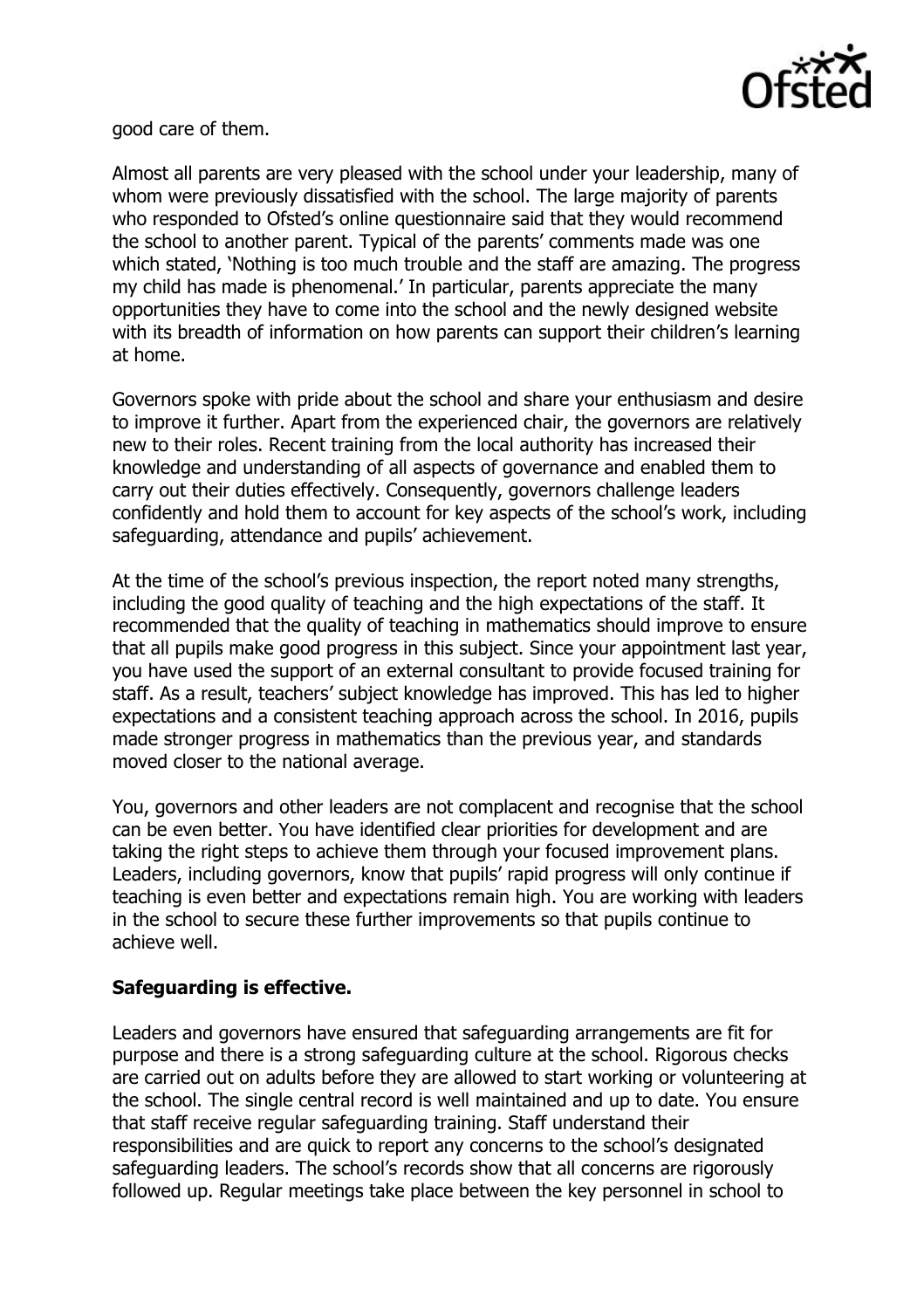

review how well vulnerable pupils are doing and if there are any further ways they can be supported. You ensure that the curriculum provides pupils with the necessary skills to keep themselves safe, including when online.

Pupils said that they feel happy, safe and settled in school. They told me that they know how to keep safe, for example, when using the internet. Pupils also said that there is no bullying at the school, and that they can talk to any adult in the school about any worries they may have. Pupils behave exceptionally well in lessons, and around the school. This is due to the very positive relationships they have with staff and the high standards of behaviour that all staff consistently expect of them.

The parents who responded to Parent View, and those I spoke to, very strongly agreed that their children are happy and safe in school.

## **Inspection findings**

- In order to check that the school remains good, one of the key lines of enquiry I checked was how effectively leaders are improving the quality of teaching across the school and, consequently, the achievement of pupils. This is because, historically, the standards pupils have reached in reading, writing and mathematics have not been high enough.
- Since joining the school you have taken decisive action to secure a rapid upturn in outcomes for current pupils. You have rightly focused on developing the quality of leadership across the school. The senior leadership team has expanded, and the leadership skills and expectations of middle leaders have been developed to create greater challenge and rigour across the school. You have provided less experienced leaders with training and support so they now carry out more thorough checks on the quality of teaching and learning. You have introduced a new assessment system so that leaders are better able to identify where pupils make the best progress and where progress is slower.
- As a result of this rigorous monitoring, leaders are effectively securing school improvement. Current pupils are now making at least good progress and standards are rising rapidly. However, you are well aware that leaders need to sustain these improvements so that the achievement of pupils continues to improve further.
- The second line of enquiry focused on whether the good quality of teaching has been maintained since the previous inspection. As a result of focused training, teachers now have a good understanding of what pupils know and can do. This ensures that teachers plan work that is matched well to pupils' different ages, needs and abilities.
- The relationship between pupils and staff is positive, encouraging and highly conducive to learning. As one pupil enthusiastically said, 'The teachers always help us, and explain things really well so we don't get stuck.' Teaching assistants are deployed well and provide effective support for pupils, including those who have special educational needs and/or disabilities.
- The quality and quantity of work in pupils' books, displays around the school and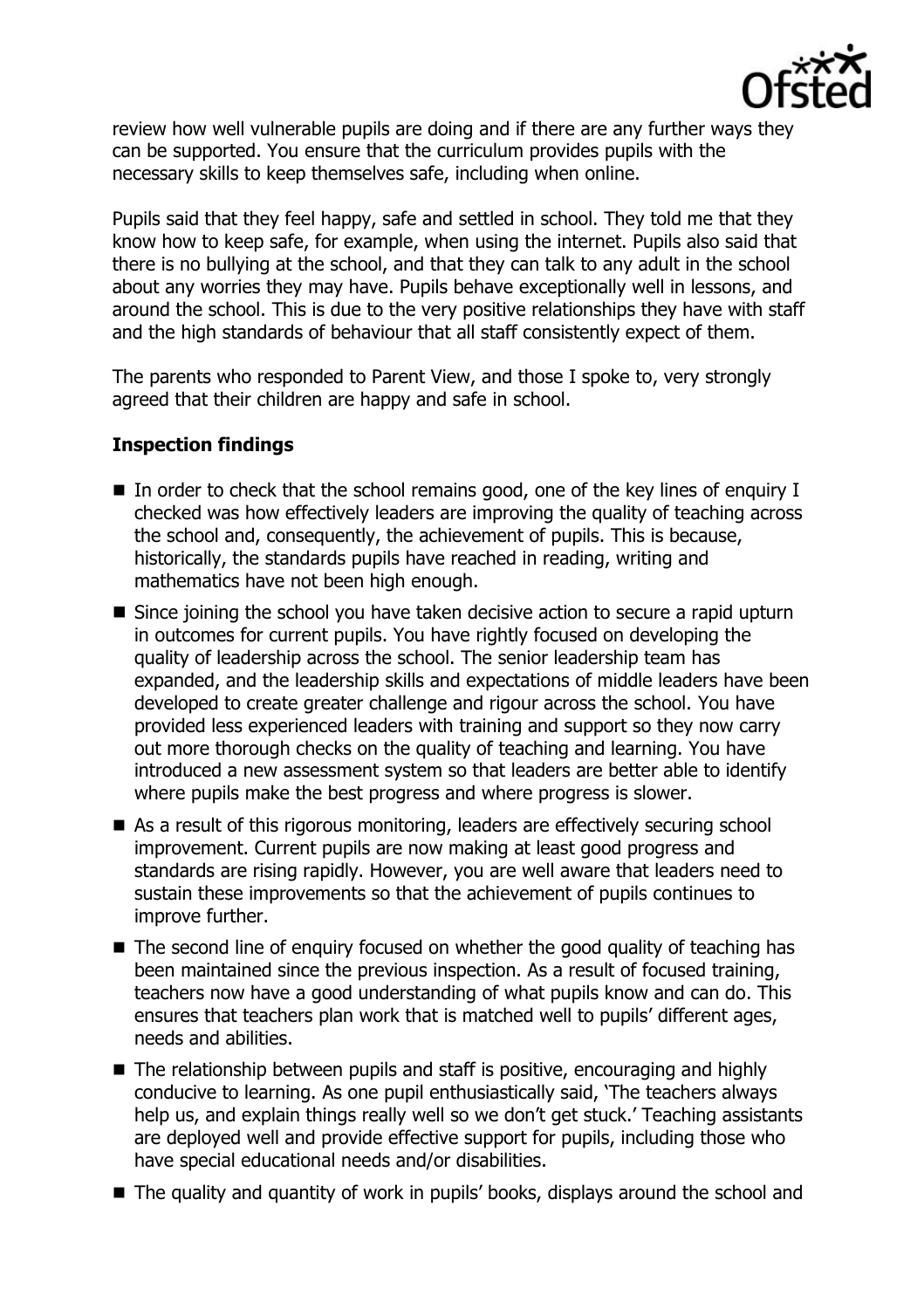

the school's assessment information indicate that the quality of teaching is typically good. Pupils are happy, confident and achieving well across all subjects. You acknowledge that to further improve pupils' writing pupils need more opportunities to apply their skills through creative and open-ended writing tasks.

- My final line of enquiry was to explore whether disadvantaged pupils who are currently at the school are making good progress. The reason for looking at this area was that the results of the key stage 2 national assessments in 2016 showed that disadvantaged pupils at your school achieved less well than other pupils nationally.
- You have taken steps to improve provision for disadvantaged pupils. The additional pupil premium funding provided by the government is being used well to provide extra help to move disadvantaged pupils' learning forward quickly. You also ensure that pupils access enrichment activities such as trips, visits and clubs to broaden their experiences and build their self-esteem.
- The progress that disadvantaged pupils make is tracked very closely and monitored regularly. Leaders use this information effectively to ensure that pupils are given the right support to enable them to achieve well. As a result, it is evident that disadvantaged pupils are making good progress throughout the school, and leaders' actions are diminishing the difference between the attainment of disadvantaged pupils and that of other pupils nationally.

# **Next steps for the school**

Leaders and those responsible for governance should ensure that they:

- Sustain recent improvements, by:
	- maintaining rigorous monitoring of teaching and learning by leaders at all levels
	- ensuring that teachers' expectations of pupils remain high so that the rates of pupils' progress accelerate further and standards continue to improve
	- providing more opportunities for pupils to apply their literacy skills through creative writing tasks.

I am copying this letter to the chair of the governing body, the regional schools commissioner and the director of children's services for Luton. This letter will be published on the Ofsted website.

Yours sincerely

Fiona Webb **Her Majesty's Inspector**